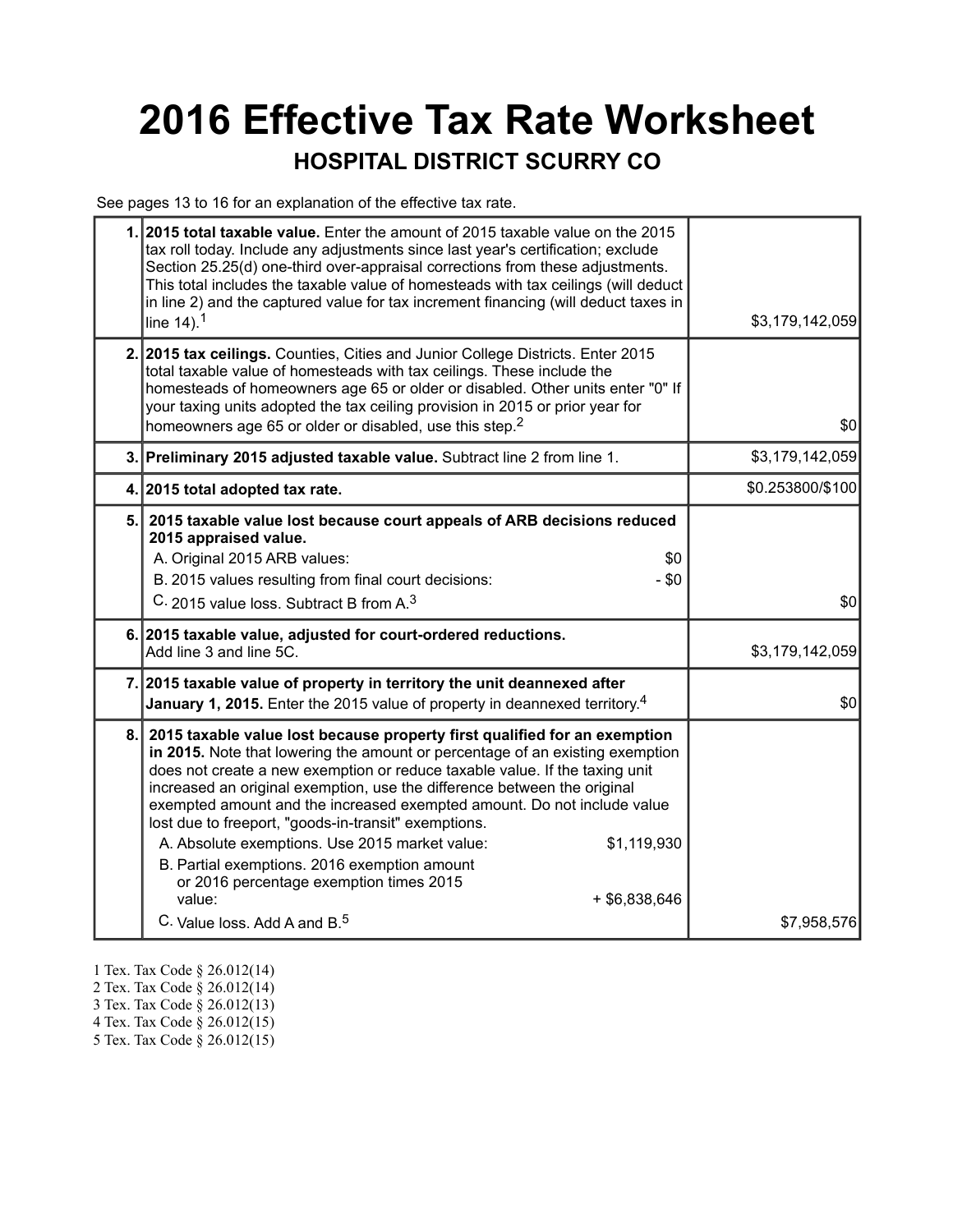### **2016 Effective Tax Rate Worksheet (continued) HOSPITAL DISTRICT SCURRY CO**

| 9. | 2015 taxable value lost because property first qualified for agricultural<br>appraisal (1-d or 1-d-1), timber appraisal, recreational/scenic appraisal or<br>public access airport special appraisal in 2016. Use only those properties<br>that first qualified in 2016; do not use properties that qualified in 2015.<br>A. 2015 market value:<br>\$294,309<br>$-$ \$29,551<br>B. 2016 productivity or special appraised value:<br>C. Value loss. Subtract B from A. <sup>6</sup> | \$264,758       |
|----|------------------------------------------------------------------------------------------------------------------------------------------------------------------------------------------------------------------------------------------------------------------------------------------------------------------------------------------------------------------------------------------------------------------------------------------------------------------------------------|-----------------|
|    | 10. Total adjustments for lost value. Add lines 7, 8C and 9C.                                                                                                                                                                                                                                                                                                                                                                                                                      | \$8,223,334     |
|    | 11. 2015 adjusted taxable value. Subtract line 10 from line 6.                                                                                                                                                                                                                                                                                                                                                                                                                     | \$3,170,918,725 |
|    | 12. Adjusted 2015 taxes. Multiply line 4 by line 11 and divide by \$100.                                                                                                                                                                                                                                                                                                                                                                                                           | \$8,047,791     |
|    | 13. Taxes refunded for years preceding tax year 2015. Enter the amount of<br>taxes refunded by the taxing unit for tax years preceding tax year 2015. Types<br>of refunds include court decisions, Tax Code § 25.25(b) and (c) corrections and<br>Tax Code § 31.11 payment errors. Do not include refunds for tax year 2015.<br>This line applies only to tax years preceding tax year 2015. <sup>7</sup>                                                                          | \$2,715         |
|    | 14. Taxes in tax increment financing (TIF) for tax year 2015. Enter the amount of<br>taxes paid into the tax increment fund for a reinvestment zone as agreed by the<br>taxing unit. If the unit has no 2016 captured appraised value in Line 16D, enter<br>$"0"$ . <sup>8</sup>                                                                                                                                                                                                   | \$0             |
|    | 15. Adjusted 2015 taxes with refunds and TIF adjustment. Add lines 12 and 13,<br>subtract line 14.9                                                                                                                                                                                                                                                                                                                                                                                | \$8,050,506     |
|    | 16. Total 2016 taxable value on the 2016 certified appraisal roll today. This<br>value includes only certified values and includes the total taxable value of<br>homesteads with tax ceilings (will deduct in line 18). These homesteads<br>includes homeowners age 65 or older or disabled. <sup>10</sup><br>A. Certified values only:<br>\$2,567,142,930<br>B. Counties: Include railroad rolling stock<br>values certified by the Comptroller's office:<br>$+$ \$0              |                 |

6 Tex. Tax Code § 26.012(15) 7 Tex. Tax Code § 26.012(13) 8 Tex. Tax Code § 26.03(c) 9 Tex. Tax Code § 26.012(13) 10 Tex. Tax Code § 26.012(15)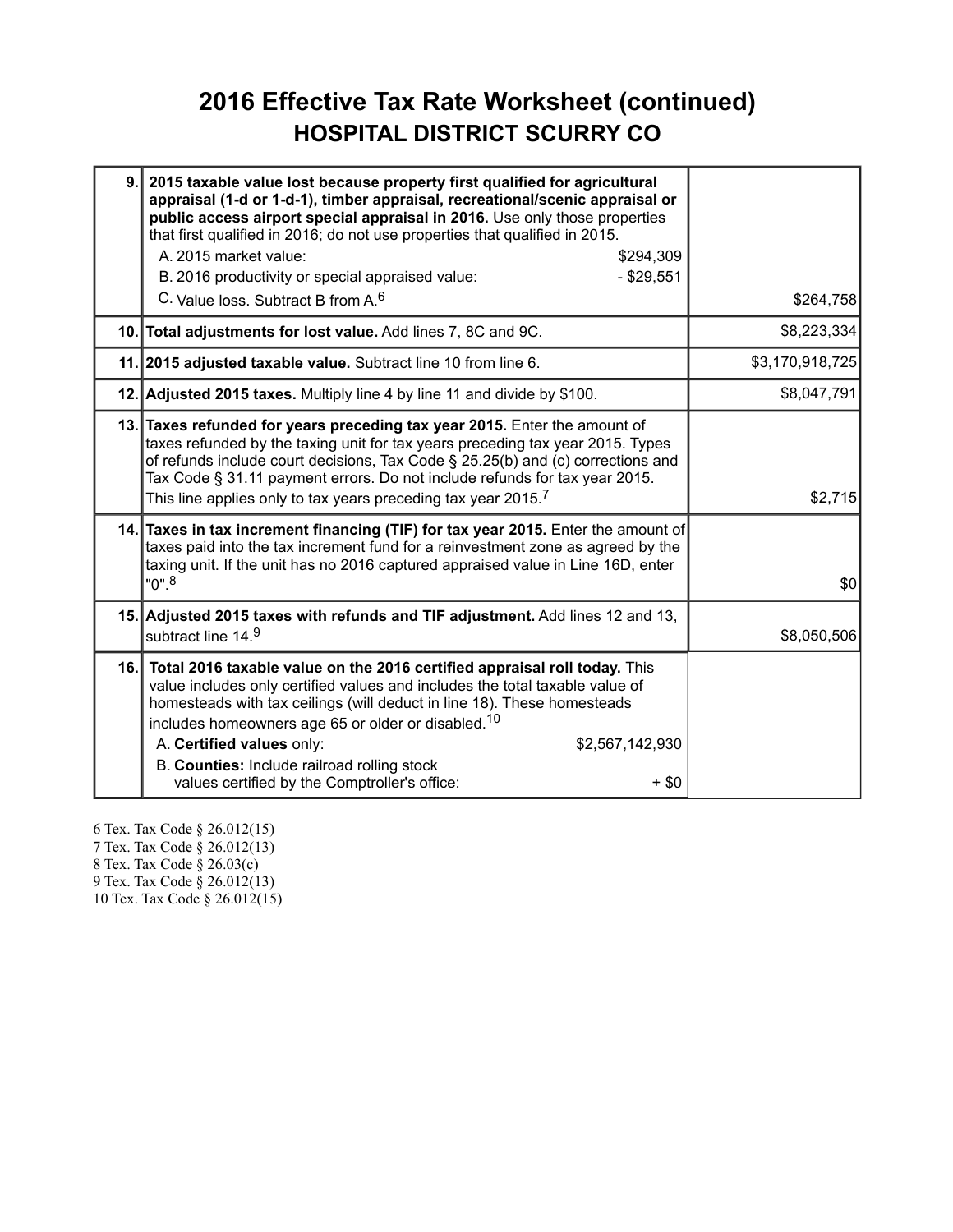#### **2016 Effective Tax Rate Worksheet (continued) HOSPITAL DISTRICT SCURRY CO**

| 16.<br>$\text{(cont.)}$ | C. Pollution control exemption: Deduct the value<br>of property exempted for the current tax year for<br>$-$ \$0<br>the first time as pollution control property:<br>D. Tax increment financing: Deduct the 2016<br>captured appraised value of property taxable by a<br>taxing unit in a tax increment financing zone for<br>which the 2016 taxes will be deposited into the tax<br>increment fund. Do not include any new property<br>value that will be included in line 21 below. <sup>11</sup><br>$- $0$<br>E. Total 2016 value. Add A and B, then subtract C<br>and D.                                                                                                                                                                                                                                                                                                                                                                                                                                                                                                                                                                                                                                                                                                            | \$2,567,142,930 |
|-------------------------|-----------------------------------------------------------------------------------------------------------------------------------------------------------------------------------------------------------------------------------------------------------------------------------------------------------------------------------------------------------------------------------------------------------------------------------------------------------------------------------------------------------------------------------------------------------------------------------------------------------------------------------------------------------------------------------------------------------------------------------------------------------------------------------------------------------------------------------------------------------------------------------------------------------------------------------------------------------------------------------------------------------------------------------------------------------------------------------------------------------------------------------------------------------------------------------------------------------------------------------------------------------------------------------------|-----------------|
| 17.                     | Total value of properties under protest or not included on certified<br>appraisal roll. <sup>12</sup><br>A. 2016 taxable value of properties under<br>protest. The chief appraiser certifies a list of<br>properties still under ARB protest. The list shows<br>the appraisal district's value and the taxpayer's<br>claimed value, if any or an estimate of the value if<br>the taxpayer wins. For each of the properties<br>under protest, use the lowest of these values.<br>Enter the total value. <sup>13</sup><br>\$8,593,328<br>B. 2016 value of properties not under protest or<br>included on certified appraisal roll. The chief<br>appraiser gives taxing units a list of those taxable<br>properties that the chief appraiser knows about<br>but are not included at appraisal roll certification.<br>These properties also are not on the list of<br>properties that are still under protest. On this list<br>of properties, the chief appraiser includes the<br>market value, appraised value and exemptions<br>for the preceding year and a reasonable estimate<br>of the market value, appraised value and<br>exemptions for the current year. Use the lower<br>market, appraised or taxable value (as<br>appropriate). Enter the total value. <sup>14</sup><br>$+$ \$0 |                 |

11 Tex. Tax Code § 26.03(c)

12 Tex. Tax Code § 26.01(c)

13 Tex. Tax Code § 26.04 and 26.041

14 Tex. Tax Code § 26.04 and 26.041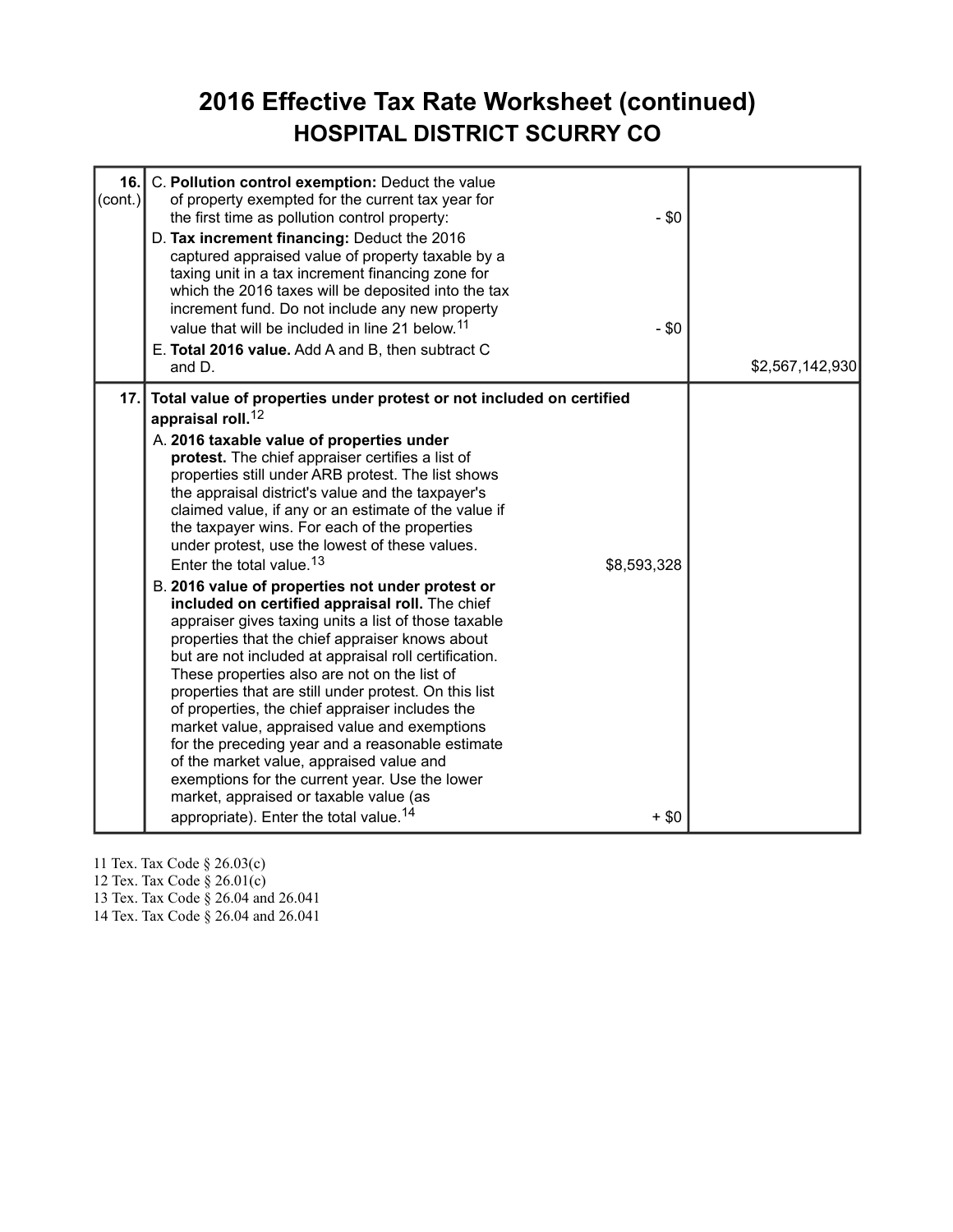### **2016 Effective Tax Rate Worksheet (continued) HOSPITAL DISTRICT SCURRY CO**

| 17.<br>(cont.) | C. Total value under protest or not certified. Add<br>A and B.                                                                                                                                                                                                                                                                                                                                                                                                                                                                                                                                                                                 | \$8,593,328     |
|----------------|------------------------------------------------------------------------------------------------------------------------------------------------------------------------------------------------------------------------------------------------------------------------------------------------------------------------------------------------------------------------------------------------------------------------------------------------------------------------------------------------------------------------------------------------------------------------------------------------------------------------------------------------|-----------------|
|                | 18. 2016 tax ceilings. Counties, cities and junior colleges enter 2016 total taxable<br>value of homesteads with tax ceilings. These include the homesteads of<br>homeowners age 65 or older or disabled. Other taxing units enter "0". If your<br>taxing units adopted the tax ceiling provision in 2015 or prior year for<br>homeowners age 65 or older or disabled, use this step. <sup>15</sup>                                                                                                                                                                                                                                            | \$0             |
|                | 19. 2016 total taxable value. Add lines 16E and 17C. Subtract line 18.                                                                                                                                                                                                                                                                                                                                                                                                                                                                                                                                                                         | \$2,575,736,258 |
|                | 20. Total 2016 taxable value of properties in territory annexed after January 1,<br>2008. Include both real and personal property. Enter the 2016 value of property<br>in territory annexed. <sup>16</sup>                                                                                                                                                                                                                                                                                                                                                                                                                                     | \$0             |
|                | 21. Total 2016 taxable value of new improvements and new personal property<br>located in new improvements. New means the item was not on the appraisal<br>roll in 2015. An improvement is a building, structure, fixture or fence erected on<br>or affixed to land. New additions to existing improvements may be included if<br>the appraised value can be determined. New personal property in a new<br>improvement must have been brought into the taxing unit after January 1, 2015<br>and be located in a new improvement. New improvements do include property<br>on which a tax abatement agreement has expired for 2016. <sup>17</sup> | \$14,980,288    |
|                | 22. Total adjustments to the 2016 taxable value. Add lines 20 and 21.                                                                                                                                                                                                                                                                                                                                                                                                                                                                                                                                                                          | \$14,980,288    |
|                | 23. 2016 adjusted taxable value. Subtract line 22 from line 19.                                                                                                                                                                                                                                                                                                                                                                                                                                                                                                                                                                                | \$2,560,755,970 |
|                | 24. 2016 effective tax rate. Divide line 15 by line 23 and multiply by \$100. <sup>18</sup>                                                                                                                                                                                                                                                                                                                                                                                                                                                                                                                                                    | \$0.3143/\$100  |
|                | 25. COUNTIES ONLY. Add together the effective tax rates for each type of tax the<br>county levies. The total is the 2016 county effective tax rate. <sup>19</sup>                                                                                                                                                                                                                                                                                                                                                                                                                                                                              |                 |
|                | <b>Fund Name</b><br><b>Tax Rate</b><br>${field36.1}$<br>${field36.2}$                                                                                                                                                                                                                                                                                                                                                                                                                                                                                                                                                                          | $$$ /\$100      |

15 Tex. Tax Code § 26.012(6)

16 Tex. Tax Code § 26.012(17)

17 Tex. Tax Code § 26.012(17)

18 Tex. Tax Code § 26.04(c)

19 Tex. Tax Code § 26.04(d)

A county, city or hospital district that adopted the additional sales tax in November 2015 or in May 2016 must adjust its effective tax rate. *The Additional Sales Tax Rate Worksheet* on page 39 sets out this adjustment. Do not forget to complete the *Additional Sales Tax Rate Worksheet* if the taxing unit adopted the additional sales tax on these dates.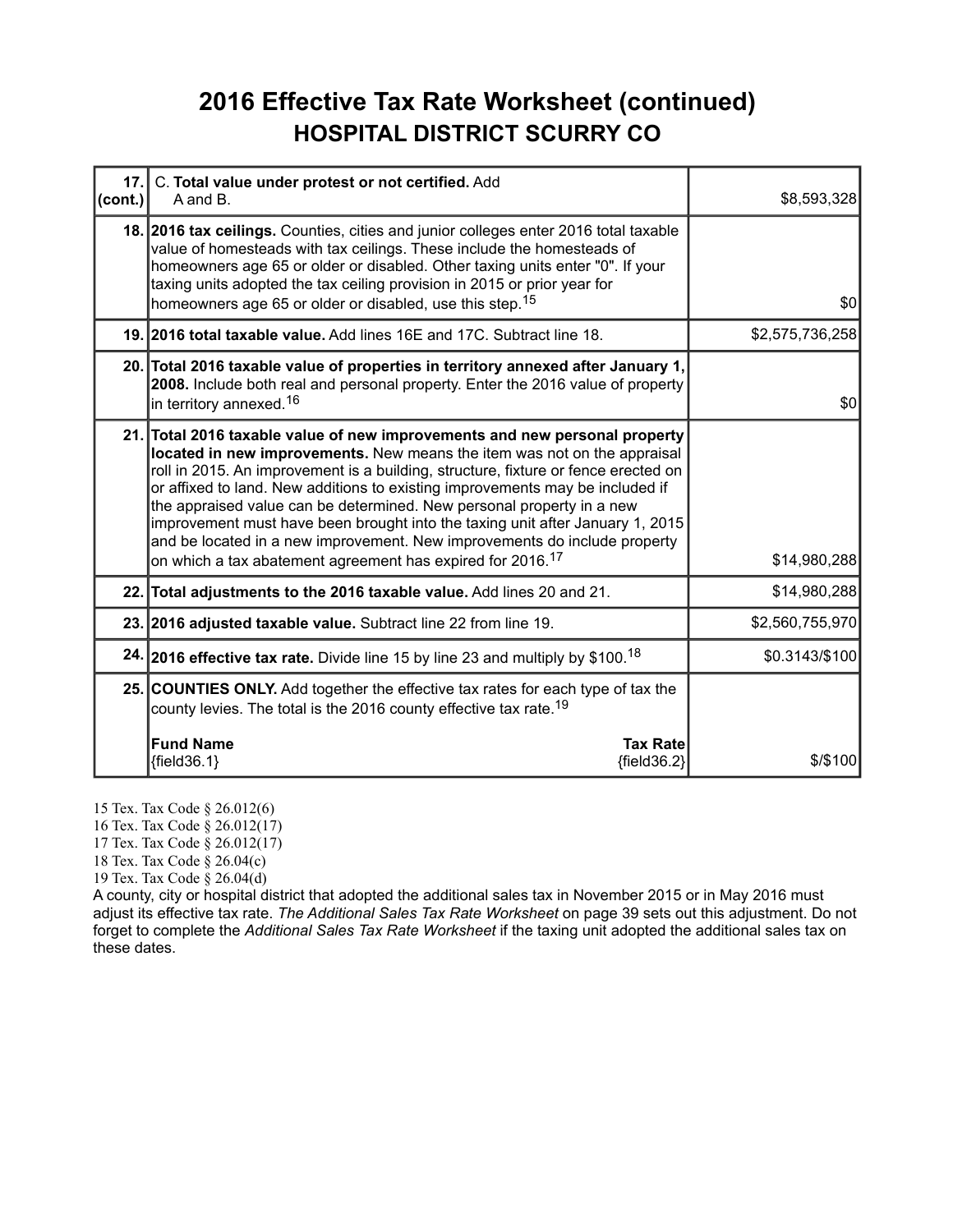# **2016 Rollback Tax Rate Worksheet**

### **HOSPITAL DISTRICT SCURRY CO**

See pages 17 to 21 for an explanation of the rollback tax rate.

|     | 26. 2015 maintenance and operations (M&O) tax rate.                                                                                                                                                                                                                                                                                                                                                                                                                                                                                                                                                                                                                                                                                                                                                                                    |                        | \$0.253800/\$100 |
|-----|----------------------------------------------------------------------------------------------------------------------------------------------------------------------------------------------------------------------------------------------------------------------------------------------------------------------------------------------------------------------------------------------------------------------------------------------------------------------------------------------------------------------------------------------------------------------------------------------------------------------------------------------------------------------------------------------------------------------------------------------------------------------------------------------------------------------------------------|------------------------|------------------|
|     | 27. 2015 adjusted taxable value. Enter the amount from line 11.                                                                                                                                                                                                                                                                                                                                                                                                                                                                                                                                                                                                                                                                                                                                                                        |                        | \$3,170,918,725  |
| 28. | 2015 M&O taxes.<br>A. Multiply line 26 by line 27 and divide by \$100.<br>B. Cities, counties and hospital districts with<br>additional sales tax: Amount of additional sales<br>tax collected and spent on M&O expenses in<br>2015. Enter amount from full year's sales tax<br>revenue spent for M&O in 2015 fiscal year, if any.<br>Other units, enter "0." Counties exclude any<br>amount that was spent for economic development<br>grants from the amount of sales tax spent.                                                                                                                                                                                                                                                                                                                                                     | \$8,047,791<br>$+$ \$0 |                  |
|     | C. Counties: Enter the amount for the state criminal<br>justice mandate. If second or later year, the<br>amount is for increased cost above last year's<br>amount. Other units, enter "0."<br>D. Transferring function: If discontinuing all of a<br>department, function or activity and transferring it<br>to another unit by written contract, enter the<br>amount spent by the unit discontinuing the<br>function in the 12 months preceding the month of<br>this calculation. If the unit did not operate this<br>function for this 12-month period, use the amount<br>spent in the last full fiscal year in which the unit<br>operated the function. The unit discontinuing the<br>function will subtract this amount in H below. The<br>unit receiving the function will add this amount in<br>H below. Other units, enter "0." | $+$ \$0<br>+/- \$0     |                  |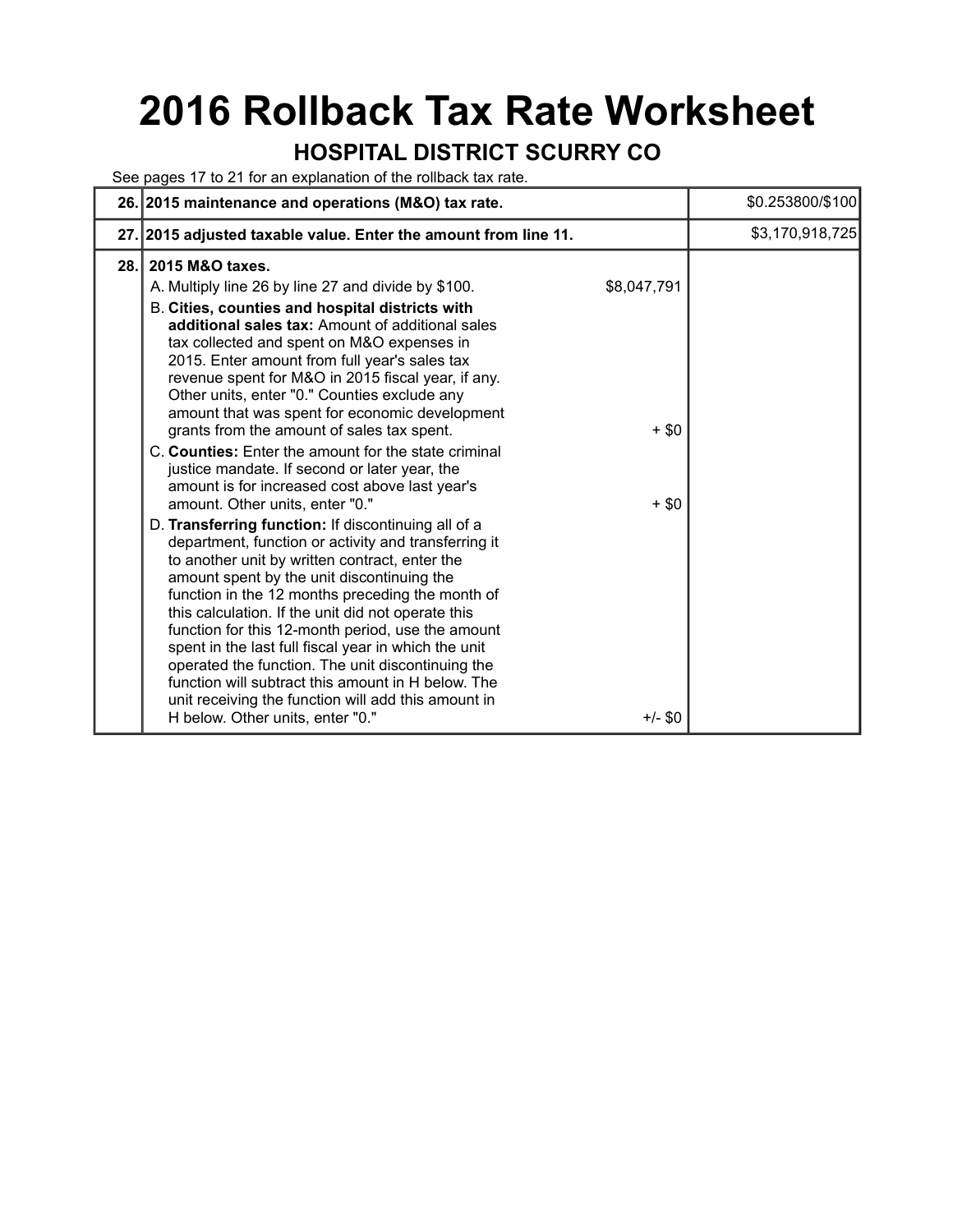### **2016 Rollback Tax Rate Worksheet (continued) HOSPITAL DISTRICT SCURRY CO**

| 28.<br>(cont.) | E. Taxes refunded for years preceding tax year<br>2015: Enter the amount of M&O taxes refunded<br>during the last budget year for tax years<br>preceding tax year 2015. Types of refunds<br>include court decisions, Section 25.25(b) and (c)<br>corrections and Section 31.11 payment errors. Do<br>not include refunds for tax year 2015. This line<br>applies only to tax years preceding tax year 2015.<br>$+ $2,715$<br>F. Enhanced indigent health care expenditures:<br>Enter the increased amount for the current year's<br>enhanced indigent health care expenditures<br>above the preceding tax year's enhanced indigent<br>health care expenditures, less any state<br>assistance.<br>G. Taxes in tax increment financing (TIF): Enter<br>the amount of taxes paid into the tax increment<br>fund for a reinvestment zone as agreed by the<br>taxing unit. If the unit has no 2016 captured<br>appraised value in Line 16D, enter "0."<br>H. Adjusted M&O Taxes. Add A, B, C, E and F. For<br>unit with D, subtract if discontinuing function and | $+$ \$0<br>$- $0$ |                 |
|----------------|--------------------------------------------------------------------------------------------------------------------------------------------------------------------------------------------------------------------------------------------------------------------------------------------------------------------------------------------------------------------------------------------------------------------------------------------------------------------------------------------------------------------------------------------------------------------------------------------------------------------------------------------------------------------------------------------------------------------------------------------------------------------------------------------------------------------------------------------------------------------------------------------------------------------------------------------------------------------------------------------------------------------------------------------------------------|-------------------|-----------------|
|                | add if receiving function. Subtract G.                                                                                                                                                                                                                                                                                                                                                                                                                                                                                                                                                                                                                                                                                                                                                                                                                                                                                                                                                                                                                       |                   | \$8,050,506     |
|                | 29. 2016 adjusted taxable value.<br>Enter line 23 from the Effective Tax Rate Worksheet.                                                                                                                                                                                                                                                                                                                                                                                                                                                                                                                                                                                                                                                                                                                                                                                                                                                                                                                                                                     |                   | \$2,560,755,970 |
|                | 30. 2016 effective maintenance and operations rate.<br>Divide line 28H by line 29 and multiply by \$100.                                                                                                                                                                                                                                                                                                                                                                                                                                                                                                                                                                                                                                                                                                                                                                                                                                                                                                                                                     |                   | \$0.3143/\$100  |
|                | 31. 2016 rollback maintenance and operation rate.<br>Multiply line 30 by 1.08. (See lines 49 to 52 for additional rate for pollution<br>control expenses.                                                                                                                                                                                                                                                                                                                                                                                                                                                                                                                                                                                                                                                                                                                                                                                                                                                                                                    |                   | \$0.3394/\$100  |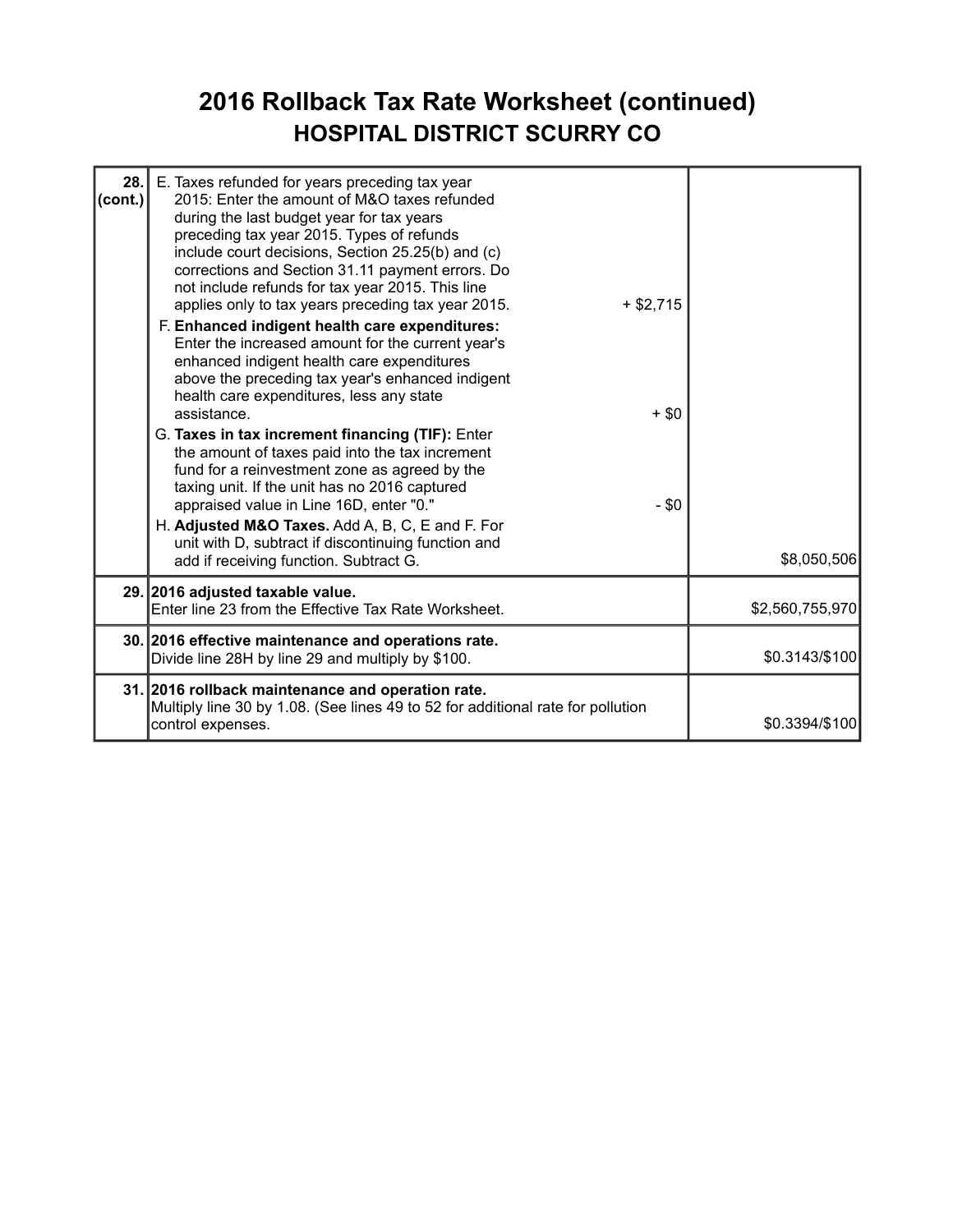#### **2016 Rollback Tax Rate Worksheet (continued) HOSPITAL DISTRICT SCURRY CO**

| 32.1 | Total 2016 debt to be paid with property taxes and additional sales tax<br>revenue.                                                                                                                                                                                                                                                                              |                 |
|------|------------------------------------------------------------------------------------------------------------------------------------------------------------------------------------------------------------------------------------------------------------------------------------------------------------------------------------------------------------------|-----------------|
|      | "Debt" means the interest and principal that will be paid on debts that:<br>(1) are paid by property taxes,<br>(2) are secured by property taxes,<br>(3) are scheduled for payment over a period longer than one year and<br>(4) are not classified in the unit's budget as M&O expenses.                                                                        |                 |
|      | A: Debt also includes contractual payments to other<br>taxing units that have incurred debts on behalf of this<br>taxing unit, if those debts meet the four conditions<br>above. Include only amounts that will be paid from<br>property tax revenue. Do not include appraisal<br>district budget payments. List the debt in Schedule B:<br>Debt Service.<br>\$0 |                 |
|      | B: Subtract unencumbered fund amount used to<br>reduce total debt.<br>-\$0                                                                                                                                                                                                                                                                                       |                 |
|      | C: Subtract amount paid from other resources.<br>$-\$0$                                                                                                                                                                                                                                                                                                          |                 |
|      | D: Adjusted debt. Subtract B and C from A.                                                                                                                                                                                                                                                                                                                       | \$0             |
|      | 33. Certified 2015 excess debt collections. Enter the amount certified by the<br>collector.                                                                                                                                                                                                                                                                      | \$0             |
|      | 34. Adjusted 2016 debt. Subtract line 33 from line 32.                                                                                                                                                                                                                                                                                                           | \$0             |
|      | 35. Certified 2016 anticipated collection rate. Enter the rate certified by the<br>collector. If the rate is 100 percent or greater, enter 100 percent.                                                                                                                                                                                                          | 100.000000%     |
|      | 36. 2016 debt adjusted for collections. Divide line 34 by line 35.                                                                                                                                                                                                                                                                                               | \$0             |
|      | 37. 2016 total taxable value. Enter the amount on line 19.                                                                                                                                                                                                                                                                                                       | \$2,575,736,258 |
|      | 38. 2016 debt tax rate. Divide line 36 by line 37 and multiply by \$100.                                                                                                                                                                                                                                                                                         | \$0.0000/\$100  |
|      | 39. 2016 rollback tax rate. Add lines 31 and 38.                                                                                                                                                                                                                                                                                                                 | \$0.3394/\$100  |
|      | 40. COUNTIES ONLY. Add together the rollback tax rates for each type of tax the<br>county levies. The total is the 2016 county rollback tax rate.                                                                                                                                                                                                                |                 |
|      | <b>Fund Name</b><br><b>Tax Rate</b><br>${field65.1}$<br>${field65.2}$                                                                                                                                                                                                                                                                                            | $$$ /\$100      |

A taxing unit that adopted the additional sales tax must complete the lines for the *Additional Sales Tax Rate*. A taxing unit seeking additional rollback protection for pollution control expenses completes the *Additional Rollback Protection for Pollution Control*.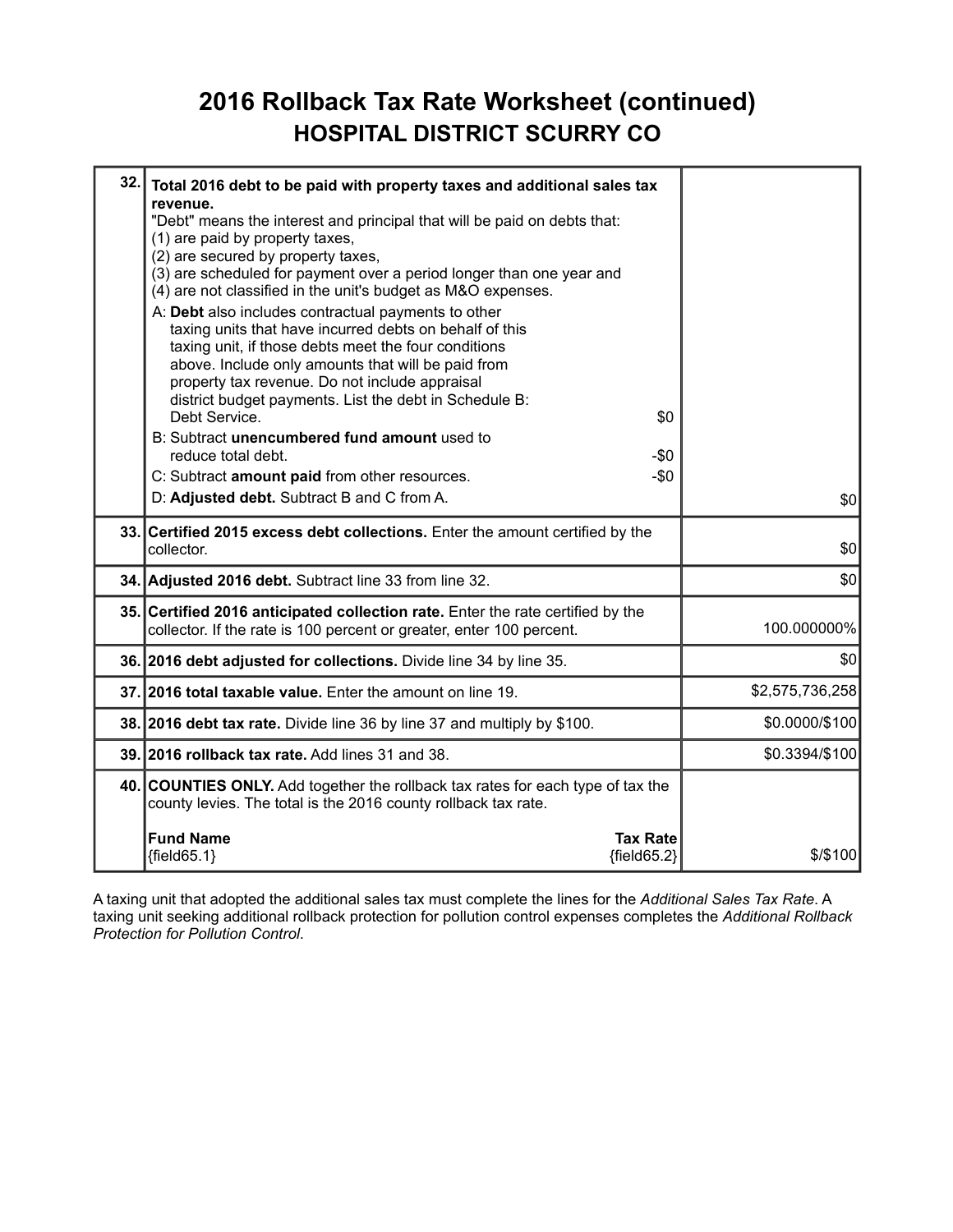### **Additional Sales Tax Rate Worksheet HOSPITAL DISTRICT SCURRY CO**

| 41. Units that adopted the sales tax in August or November 2015, or in January or<br>May 2016. Enter the Comptroller's estimate of taxable sales for the previous<br>four quarters. Units that adopted the sales tax before August 2015, skip this<br>line. | \$0             |
|-------------------------------------------------------------------------------------------------------------------------------------------------------------------------------------------------------------------------------------------------------------|-----------------|
| 42. Estimated sales tax revenue. Counties exclude any amount that is or will be<br>spent for economic development grants from the amount of estimated sales tax<br>revenue.                                                                                 |                 |
| UNITS THAT ADOPTED THE SALES TAX IN AUGUST OR NOVEMBER<br>2015, OR IN JANUARY OR MAY 2016. Multiply the amount on line 41 by the<br>sales tax rate (.01, .005, or .0025, as applicable) and multiply the result by<br>.95.                                  |                 |
| $-OR-$                                                                                                                                                                                                                                                      |                 |
| UNITS THAT ADOPTED THE SALES TAX BEFORE AUGUST 2015. Enter the<br>sales tax revenue for the previous four quarters. Do not multiply by .95.                                                                                                                 | \$0             |
| 43. 2016 total taxable value. Enter the amount from line 37 of the Rollback Tax<br>Rate Worksheet.                                                                                                                                                          | \$2,575,736,258 |
| 44. Sales tax adjustment rate. Divide line 42 by line 43 and multiply by \$100.                                                                                                                                                                             | \$0.0000/\$100  |
| 45. 2016 effective tax rate, unadjusted for sales tax. Enter the rate from line 24 or<br>25, as applicable, on the Effective Tax Rate Worksheet.                                                                                                            | \$0.3143/\$100  |
| 46. 2016 effective tax rate, adjusted for sales tax.                                                                                                                                                                                                        |                 |
| UNITS THAT ADOPTED THE SALES TAX IN AUGUST OR NOVEMBER<br>2015, OR IN JANUARY OR MAY 2016. Subtract line 45 from line 46.                                                                                                                                   |                 |
| $-OR-$                                                                                                                                                                                                                                                      |                 |
| UNITS THAT ADOPTED THE SALES TAX BEFORE AUGUST 2015. Enter<br>line 46, do not subtract.                                                                                                                                                                     | \$0.3143/\$100  |
| 47. 2016 rollback tax rate, unadjusted for sales tax. Enter the rate from line 39 or<br>40, as applicable, of the rollback tax rate worksheet.                                                                                                              | \$0.3394/\$100  |
| 48. 2016 rollback tax rate, adjusted for sales tax. Subtract line 44 from line 47.                                                                                                                                                                          | \$0.3394/\$100  |

If the additional sales tax rate increased or decreased from last year, contact the Comptroller's office for special instructions on calculating the sales tax projection for the first year after the rate change.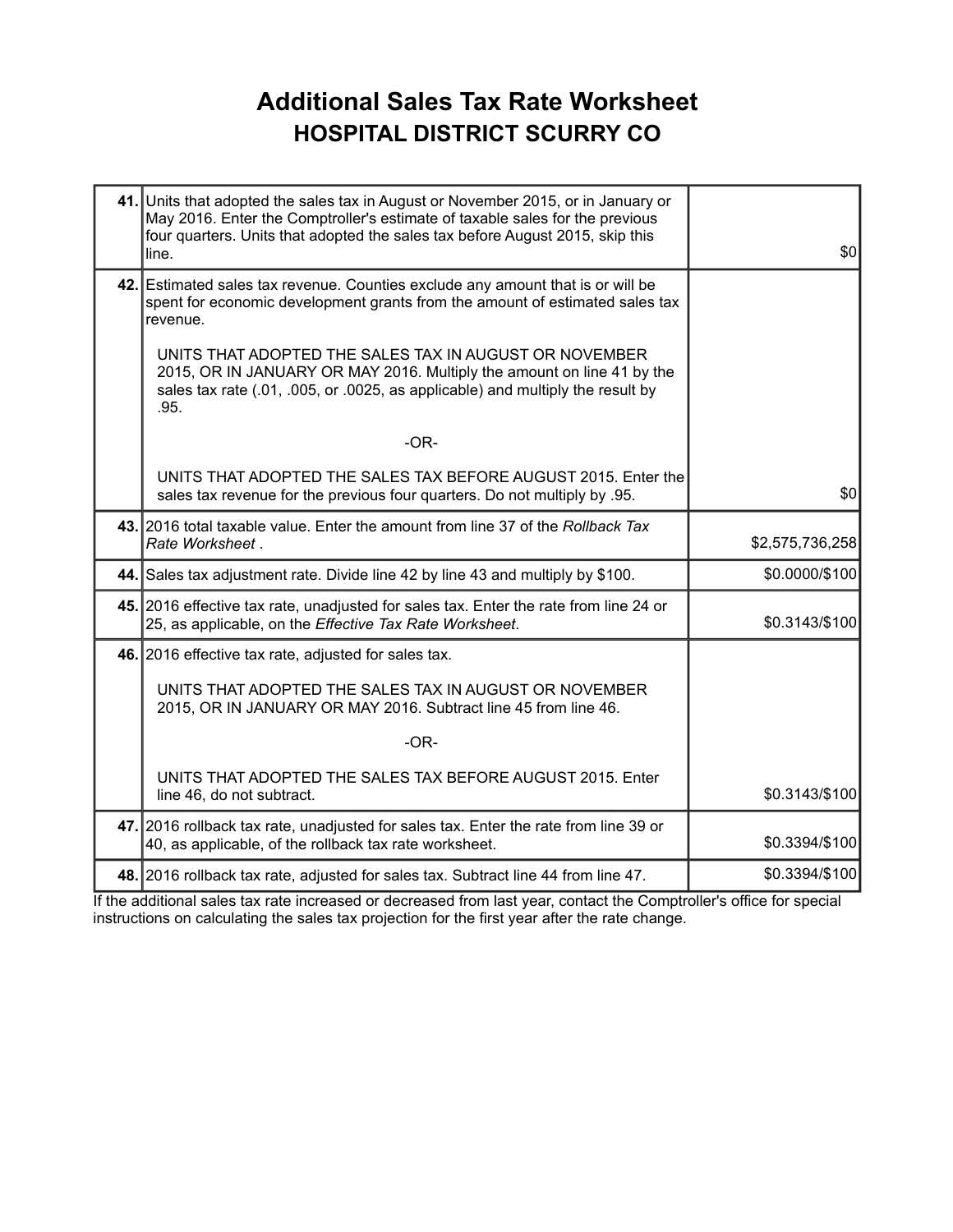#### **Additional Rollback Protection for Pollution Control Worksheet HOSPITAL DISTRICT SCURRY CO**

| 49. Certified expenses from TCEQ. Enter the amount certified in the determination<br>letter from TCEQ. The taxing unit shall provide its assessor with a copy of the<br>letter. See Part 3, the Rollback Rate, for more details. | \$01            |
|----------------------------------------------------------------------------------------------------------------------------------------------------------------------------------------------------------------------------------|-----------------|
| 50. 2016 total taxable value. Enter the amount from line 37 of the Rollback Tax<br>I <i>Rate Worksheet.</i>                                                                                                                      | \$2,575,736,258 |
| 51. Additional rate for pollution control. Divide line 49 by line 50 and multiply by 100.                                                                                                                                        | \$0.0000/\$100  |
| 52. 2016 rollback tax rate, adjusted for pollution control. Add line 51 to one of the<br>following lines (as applicable): line 39, line 40 (counties) or line 48 (units with<br>the additional sales tax).                       | \$0.3394/\$100  |